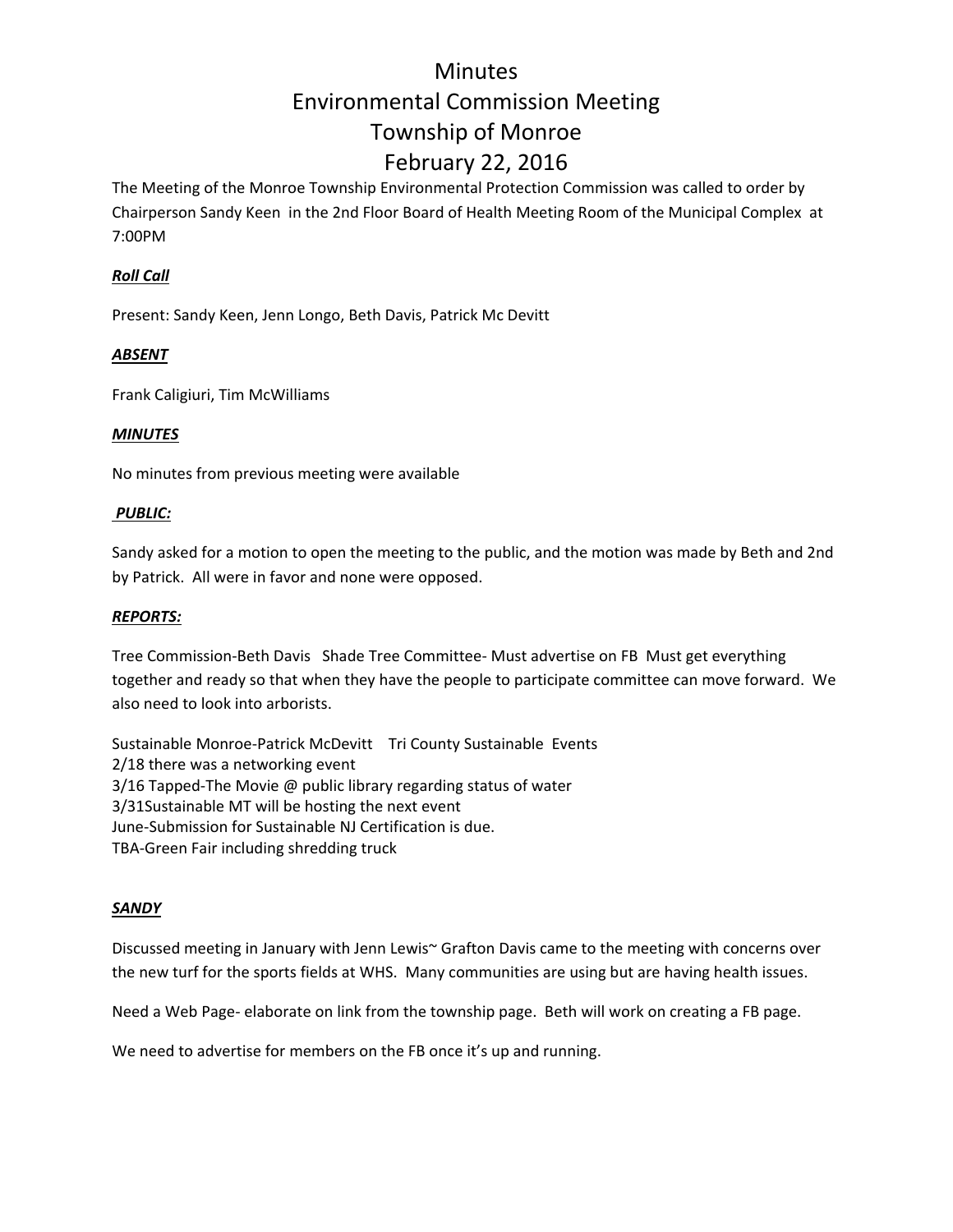# **Minutes** Environmental Commission Meeting Township of Monroe February 22, 2016

4H was given 40+ acres, 4H kept 16acres and the remaining were given to US Fish & Wildlife. 2 grants written, \$25,000 & \$24, 182.78 Approx \$5,025.99 of the grants is left. A well needs to be replaced on the property. Sewer lines need to be added.

Schools‐Green Ribbons is moving forward Gina/DEP will be training teachers on Project Learning Tree. Elementary levels are not able to do audits. Teachers just don't have the time. Hoping to get NHS, Engineers Academy & Interact Club involved. Training teachers on an inservice day. This may be an issue but a facilitator can train 10‐30 at a time. Each school is to have 5 members to handle this program.

Governor trying to sell our aquafers‐ we must wait and see if this happens.

Sandy explains what ERI and NRI are and she wants to look into these. ERI‐ Environmental Resource Inventory NRI Natural Resource Inventory

Looking into update on CMFP grant up to \$1600.00 and new grant from ANJEC

Checking with Kevin Heidel to see if ANJEC is current. Voted previously to pay extra for workshops. Does Shade Tree Commission have a budget?What is EC's current annual budget? We need additional monies. Also, need WiFi password for 2nd floor of municipal building.

Historical Society is doing a Tea Party and Car Show on 5/21. They want to build a herbal garden by the Ireland House. Water feature is there. Rotary may be willing to sponsor. Maybe used as Sustainable NJ Education. No Eco Day this year at WMS due to testing. Environmental students are currently seeding for herbal garden.

Soctland Run‐Hooked on Fishing , Not Drugs Train the trainer‐ask Paul Van Houten if he is interested.

Sixer game is cancelled. (went forward)

#### *Liasons to Organizations*

| MUA-Sandy                               | <b>Shade Tree Commission-Beth</b>    |
|-----------------------------------------|--------------------------------------|
| Open Space-Patrick                      | Sustainable NJ- Patrick              |
| Planning Board - Frank Caligiuri        | <b>Historical Society-Sandy</b>      |
| Zoning Board-N/A                        | Board of Health-N/A                  |
| Main Street Committee - TO BE DISCUSSED | Economic Develpoment-TO BE DISCUSSED |
| Parks & Rec-Tim McWilliams?             | Board Of Ed-Jenn                     |